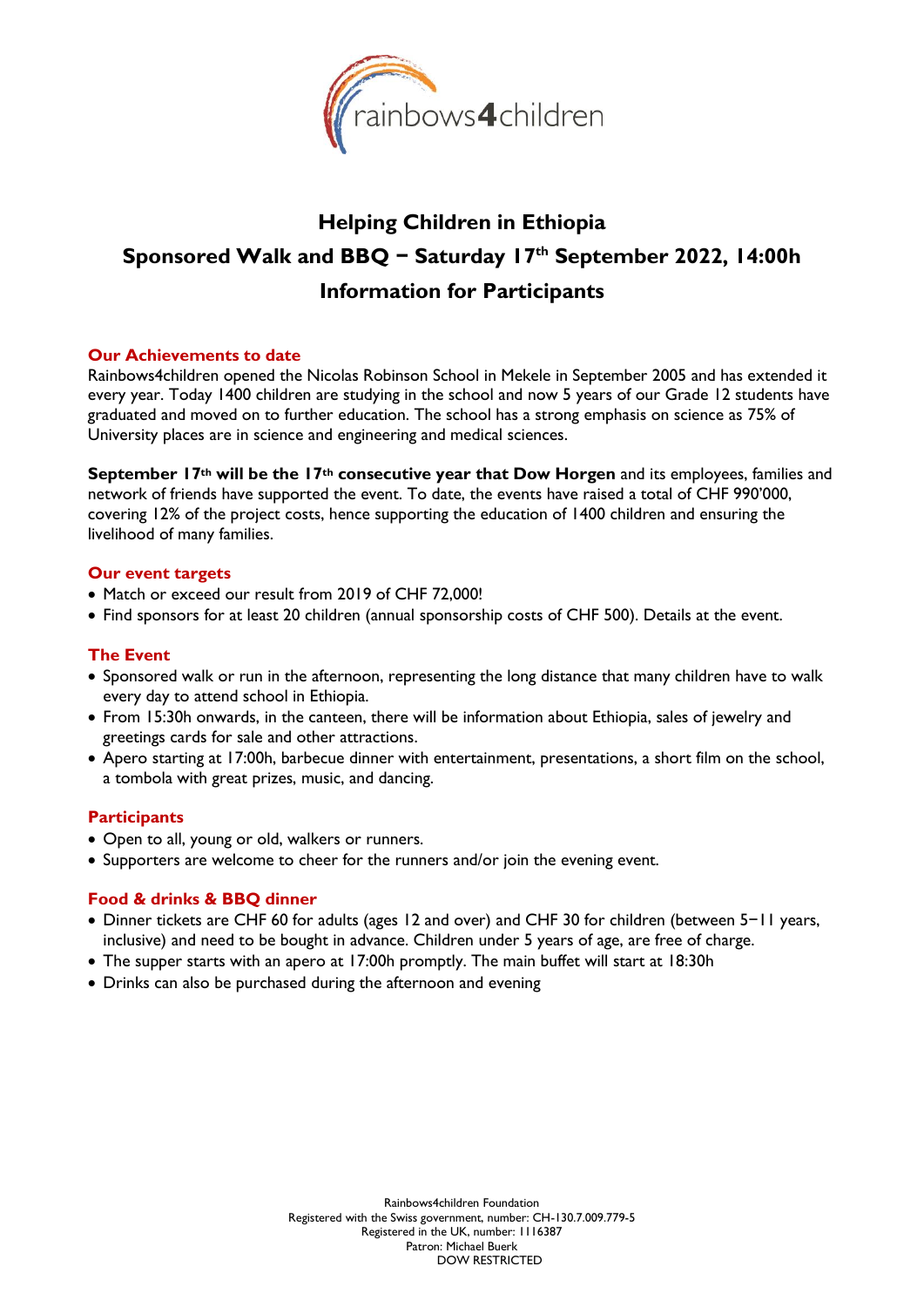

# **Raising Sponsorship**

- Runners or walkers contact sponsors several weeks before the event. As you confirm your sponsors please fill in the form attached. Sponsors may offer a fixed amount ("TOTAL Sponsorship") or an amount per circuit run ("CHF per circuit"). Please give them an indication of the number of circuits you intend to complete.
- Sponsors can pay their sponsorship prior to, or after 17<sup>th</sup> September to the runner/walker or directly to Rainbows4Children. Please keep a careful record of sponsorship payments (column "Rec'd"). Runners and walkers can hand in the total collected sponsorship at the check-in desk during the event or send it after the event via bank-to-bank transfer.
- On the day of the run please register before setting off. At the end of your walk or run, report back to the check-in desk to have your form signed.

# **The Course**

- The runners / walkers stet off individually or in groups starting between 14:00−14:30.
- The course is outlined on the attached map. Each circuit is approximately 4 km. Each participant can choose the number of circuits they wish to walk, run or jog.
- The route starts behind the tennis courts and is marked with red arrows. It follows a public foot path in the woods, runs along a small river, over a high bridge by a water fall and through the Rietwies neighborhood. There are two road-crossings attended by marshals. (Small children are to be accompanied by adults.)
- One refreshment station is available along the route.

# **Clothing and equipment**

- Wear comfortable clothes and appropriate shoes for walking or running for a dry or wet day.
- Bring along a spare set of clothes and shoes for the BBQ dinner.
- Changing and shower facilities are available in the clubhouse.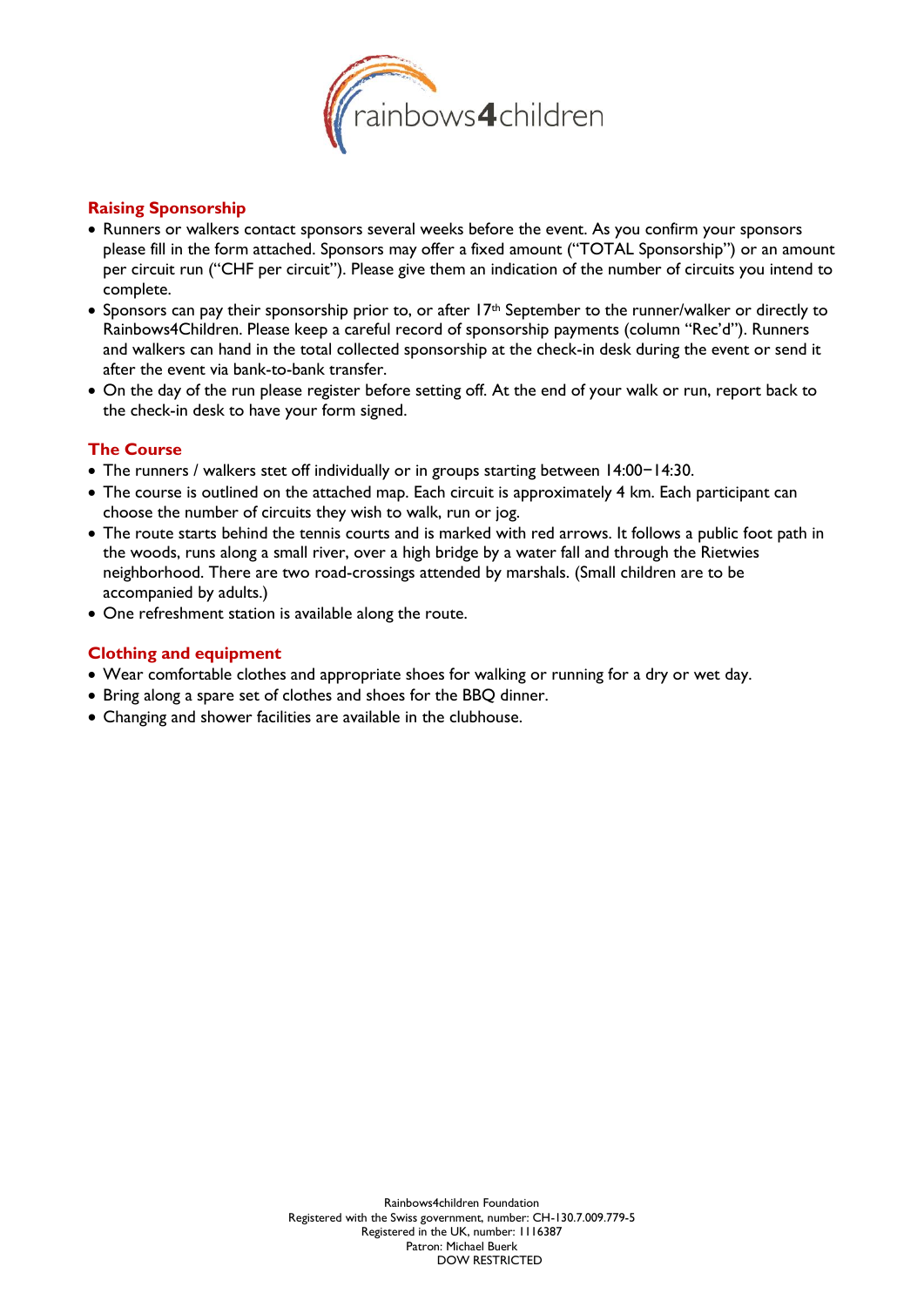

# **Helping Children in Ethiopia Sponsored Walk. Sponsorship Form. September 17 th 2022.**

Name ……………………………………………… E-mail ……………………………………………………

Number of circuits walked (usual maximum 4) ……

Signature (for Rainbows4Children) ……………………………………………………

The bearer of this form has offered to participate in a sponsored walk which represents the many miles most children in Ethiopia have to walk each day to attend school.

**The money raised will be used to add more facilities at the Nicolas Robinson School in Mekele, Ethiopia which now has 1400 children studying. Please sponsor generously. 100% of all money raised goes to the project, the costs of this event are fully covered by sponsors.**

You may sponsor per circuit completed or, if you prefer, with a fixed sum. Please come along and support the walkers on Saturday September 17th 2022

# **Sponsors Name Contact e-mail Contact tel. CHF per circuit TOTAL Sponsorship Rec'd**

Rainbows4children Foundation Registered with the Swiss government, number: CH-130.7.009.779-5 Registered in the UK, number: 1116387 Patron: Michael Buerk DOW RESTRICTED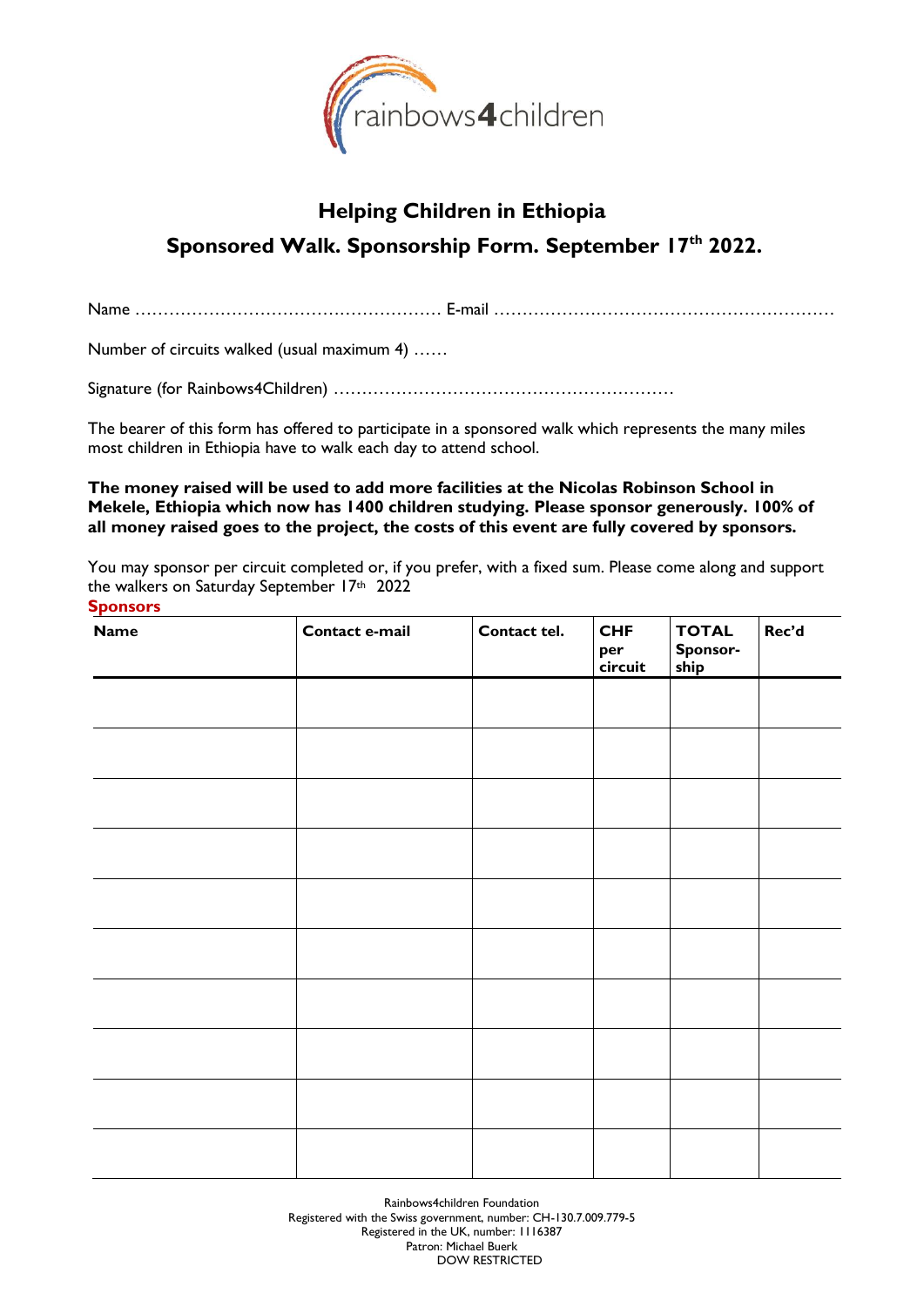

Name …………………………………………

Number of circuits walked (usual maximum 4) ………

Signature (for Rainbows4Children) ……………………………………………………

# **Sponsors**

| <b>Name</b> | Contact e-mail | Contact tel. | <b>CHF</b><br>per<br>circuit | <b>TOTAL</b><br>Sponsor-<br>ship | Rec'd |
|-------------|----------------|--------------|------------------------------|----------------------------------|-------|
|             |                |              |                              |                                  |       |
|             |                |              |                              |                                  |       |
|             |                |              |                              |                                  |       |
|             |                |              |                              |                                  |       |
|             |                |              |                              |                                  |       |
|             |                |              |                              |                                  |       |
|             |                |              |                              |                                  |       |
|             |                |              |                              |                                  |       |
|             |                |              |                              |                                  |       |
|             |                |              |                              |                                  |       |
|             |                |              |                              |                                  |       |
|             |                |              |                              |                                  |       |
|             |                |              |                              |                                  |       |
|             |                |              |                              |                                  |       |

Rainbows4children Foundation Registered with the Swiss government, number: CH-130.7.009.779-5 Registered in the UK, number: 1116387 Patron: Michael Buerk DOW RESTRICTED